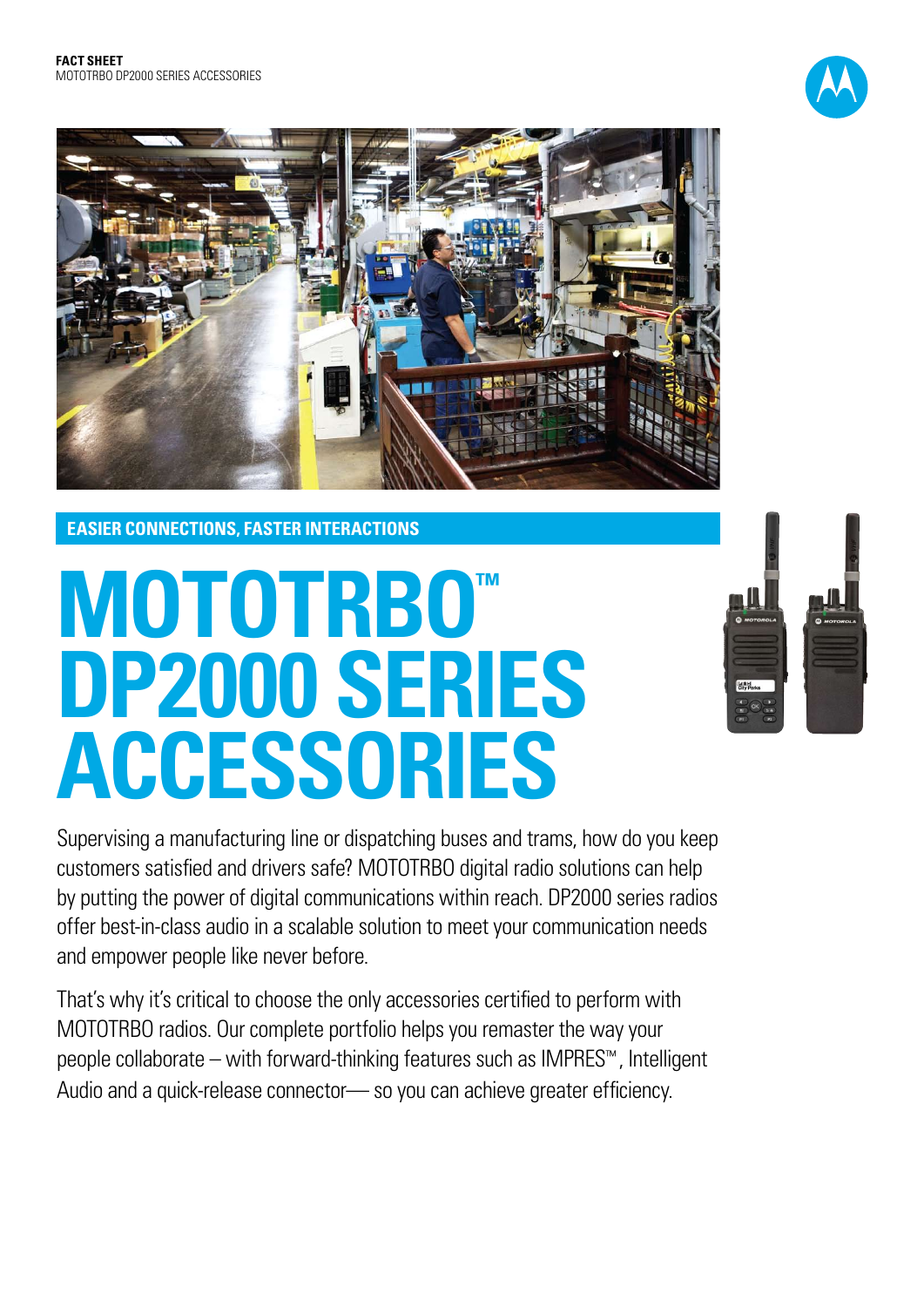#### **EASY CONNECTIONS AT HAND**

Our DP2000 series audio accessories are uniquely designed so you can secure the accessory easily to your radio in two steps by hand, then quickly disconnect with one hand. Walking across the factory or working on a ladder, the accessory stays snugly attached and detaches easily when you need to. And because it's so slim, it won't add bulk to the radio.

#### **EXCEPTIONAL AUDIO EVERYWHERE**

Our exclusive IMPRES™ Smart Audio accessories communicate with the radio to suppress ambient noise, improve voice intelligibility and amplify loudness – even in high-noise and harsh weather. Automatic Gain Control (AGC) adds another layer of exceptional audio. It detects changes in voice levels from the individual talking, then increases or decreases microphone gain so the listener hears you clearly regardless of how loudly or quietly you are talking into your accessory.

#### **TAKE INTELLIGENT AUDIO FURTHER WITH IMPRES**

Our DP2000 series radios offer a smart new feature in digital mode –Intelligent Audio. With Intelligent Audio, the radio volume automatically adjusts to compensate for background noise so workers don't have to adjust their radio volume to avoid missing a call in loud situations or disturbing others when they move into quiet places. Increased background noise suppression filters out unwanted external distractions. Your workforce can also enjoy the benefits of Intelligent Audio with select audio accessories.

Plug in an IMPRES accessory and it instantly sets the volume level and enhances the Intelligent Audio capabilities on the radio. With IMPRES, your radio not only recognizes the accessory and loads the correct profile to optimize audio performance, but combined with Intelligent Audio it intuitively adjusts volume to compensate for background noise.

#### **FLEXIBLE OPTIONS TO WEAR AND SHARE**

Our complete portfolio of audio accessories includes remote speaker microphones, earbuds and a heavyduty headset. Our new single-wire swivel earpiece is comfortable enough for all day use and fits outside the ear so it is hygienic and easily shared. Nylon and leather carry cases protect your radio from the dirtiest tasks and toughest days.

#### **HIGH VALUE MEETS SOLID PRODUCTIVITY**

When you want greater affordability with solid performance, rely on Mag One™, the only value-line of audio accessories tested and certified by Motorola.

#### **BATTERIES THAT WORK OVERTIME**

Our IMPRES Smart Energy System automates battery maintenance and eliminates overcharging, no matter how long radios are left in the charger. And IMPRES batteries store critical data, so you know when they need to be replaced. These "Proven Tough" batteries also feature a unique, textured surface that makes it easier to grip the radio, even when wearing gloves.

Save energy and money by using the same charger to power up all your MOTOTRBO portable radios. Simply mix and match radios in one MOTOTRBO multi-unit charger.

#### **ONE ANTENNA HANDLES THE BAND**

The DP2000 series radios have a new wideband UHF whip antenna that provides coverage across the entire band (403-527 MHz). Choose stubby antennas when you want an unobtrusive option. These stubby antennas offer even better performance than previous Motorola stubby antennas.



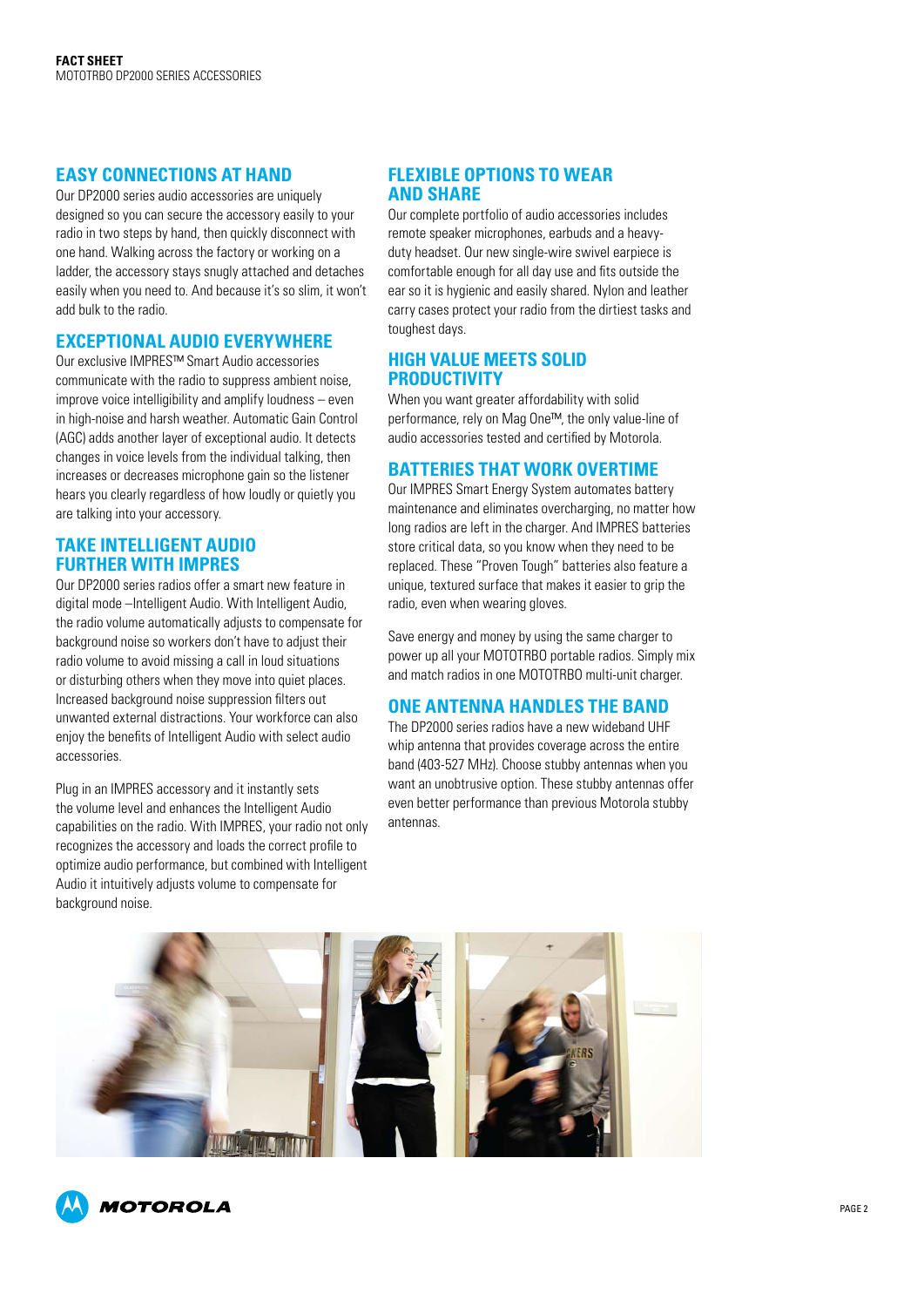### **ACCESSORIES COMPATIBLE WITH MOTOTRBO DP2000 SERIES PORTABLE RADIOS**

| <b>REMOTE SPEAKER MICROPHONES</b> |                                                                                          |
|-----------------------------------|------------------------------------------------------------------------------------------|
| PMMN40711                         | <b>IMPRES Noise Canceling Remote Speaker Microphone</b><br>with 3.5 mm audio jack (IP54) |
| PMMN40731                         | <b>IMPRES Windporting Remote Speaker Microphone with</b><br>3.5mm audio jack [IP55]      |
| PMMN40751                         | Windporting Remote Speaker Microphone, submersible<br>(IP57)                             |
| PMMN40761                         | Windporting Remote Speaker Microphone<br>with 3.5mm audio jack (IP54)                    |

#### **Chargers and Batteries**

| BATTERIES        |                                                                                 |
|------------------|---------------------------------------------------------------------------------|
| <b>PMNN4415</b>  | NiMH 1400 mAh battery                                                           |
| PMNN4416         | Li-lon 1600 mAh battery                                                         |
| <b>PMNN4417</b>  | IMPRES Li-Ion 1600 mAh battery                                                  |
| <b>PMNN4418</b>  | IMPRES Li-lon 2250 mAh high capacity battery                                    |
| CHARGERS         |                                                                                 |
| <b>NNTN8117</b>  | Single Unit Charger, Base Only                                                  |
| NNTN8273         | Single Unit Charger, SMPS EU CE                                                 |
| NNTN8274         | Single Unit Charger, SMPS UK CE                                                 |
| <b>WPI N4226</b> | <b>IMPRES Single Unit Charger, Base Only</b>                                    |
| <b>WPI N4255</b> | <b>IMPRES Single Unit Charger with SMPS EU CE</b>                               |
| <b>WPI N4254</b> | <b>IMPRES Single Unit Charger with SMPS UK CE</b>                               |
| WPI N4253        | <b>IMPRES Single Unit Charger with SMPS US CE</b>                               |
| <b>WPI N4211</b> | <b>IMPRES Multi-Unit Charger, Base Only</b>                                     |
| WPI N4213        | IMPRES Multi-Unit Charger, Euro Plug                                            |
| <b>WPI N4214</b> | IMPRES Multi-Unit Charger, UK Plug                                              |
| <b>WPI N4212</b> | <b>IMPRES Multi-Unit Charger, US Plug</b>                                       |
| <b>WPI N4218</b> | IMPRES Multi-Unit Charger with Display, Base Only                               |
| WPI N4220        | IMPRES Multi-Unit Charger with Display, Euro Plug                               |
| <b>WPI N4221</b> | IMPRES Multi-Unit Charger with Display, UK Plug                                 |
| <b>WPI N4219</b> | IMPRES Multi-Unit Charger with Display, US Plug                                 |
|                  | <b>CHARGER SOFTWARE AND ACCESSORIES</b>                                         |
| NNTN7980         | <b>IMPRES Battery Fleet Management Software</b>                                 |
| NNTN7677         | Multi-Unit Charger Interface Unit for IMPRES<br><b>Battery Fleet Management</b> |
| NNTN7392         | <b>IMPRES Battery Reader</b>                                                    |
| NI N7967         | Wall Mount Brackets for multi-unit charger                                      |
| RI N5382         | Display Module for IMPRES multi-unit charger                                    |

|                          | <b>EARPIECE ACCESSORIES</b>                                    |  |
|--------------------------|----------------------------------------------------------------|--|
| PMLN5724 /<br>PMI N57261 | 2-wire Surveillance Kit with removable earbud<br>(black/beige) |  |
| <b>PMI N5727</b>         | Mag One Swivel Earpiece with<br>in-line microphone and PTT     |  |
| <b>PMLN5733</b>          | Mag One Earbud with inline microphone and PTT                  |  |

#### **Headsets**

| .                |                                                                                               |
|------------------|-----------------------------------------------------------------------------------------------|
| PMI N57311       | Over-the-Head Heavy Duty Headset with boom<br>microphone, in-line PTT, noise reduction = 24dB |
| <b>PMI N5732</b> | Mag One Earset with Boom Microphone<br>and in-line PTT                                        |

## **Remote Speaker Microphone Accessories**

| MDRLN4885         | Receive-Only Covered Earbud with coiled cord |
|-------------------|----------------------------------------------|
| <b>MDRI N4941</b> | Receive-Only Earpiece with translucent tube  |
| WADN4190          | Receive-Only Flexible Earpiece               |
| MDPMI N4620       | Receive-Only D-shell Earpiece                |

#### **Programming and Test Cables**

| <b>PMKN4115</b> | Portable Programming Cable               |
|-----------------|------------------------------------------|
| <b>PMKN4116</b> | Programming cable DP2000 to DB25 and TTR |
| <b>PMKN4117</b> | Programming cable DP2000 to DB25 and USB |